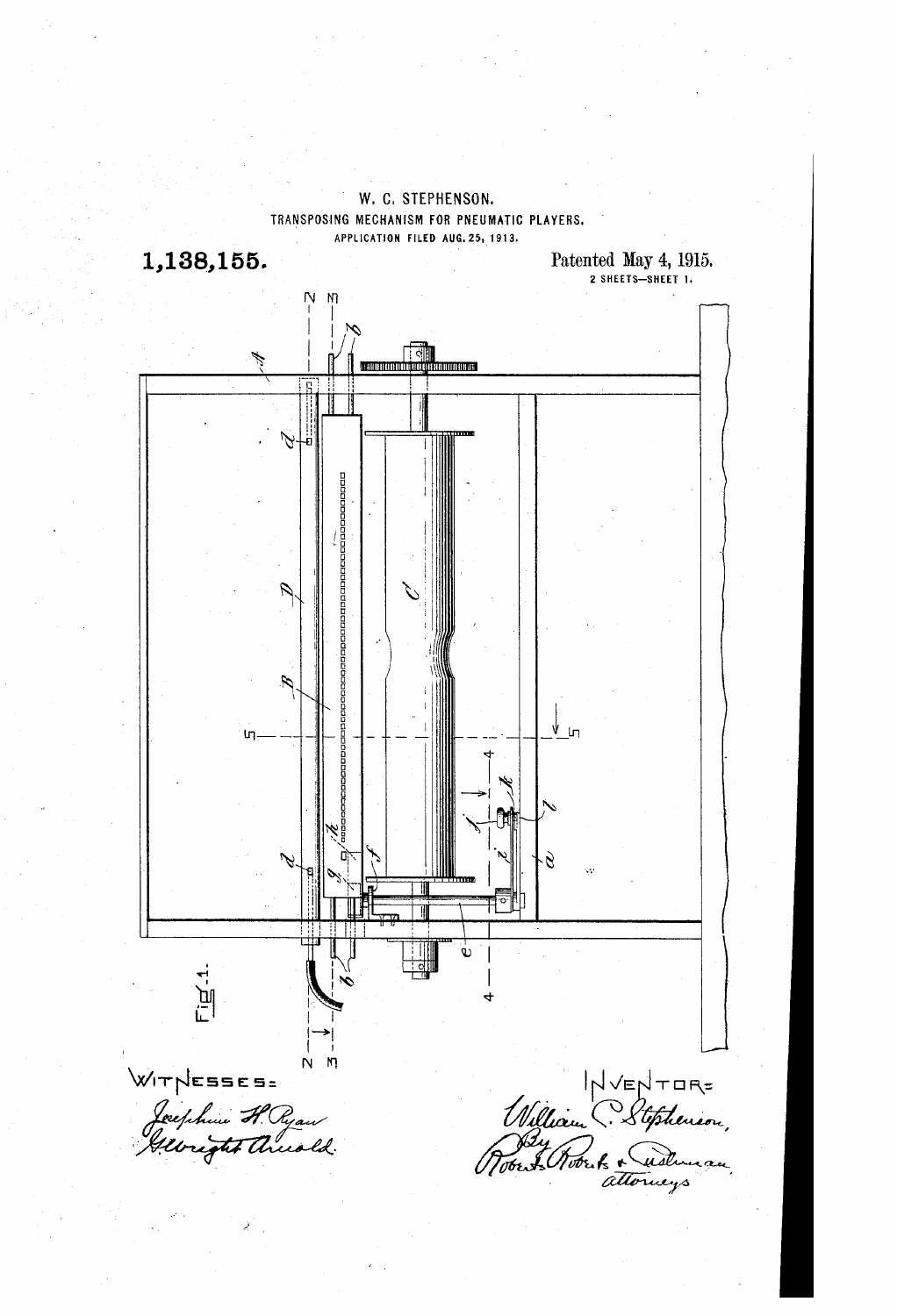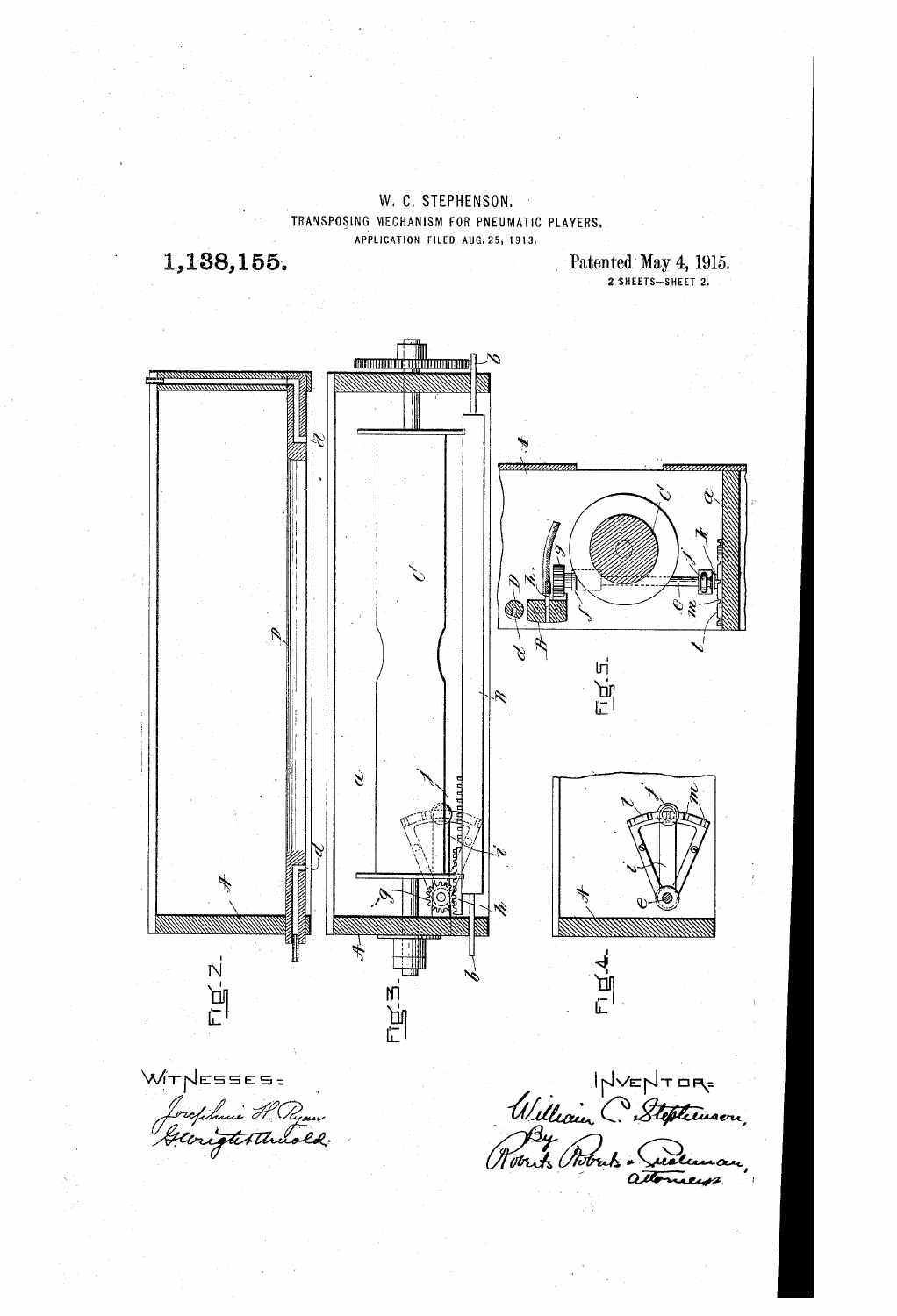# Q83.882.K

# UNITED STATES PATENT OFFICE.<br>WILLIAM C. STEPHENSON, OF WOBURN, MASSACHUSETTS, ASSIGNOR TO VOSE & SONS

and deeps six. Hey in bakk our shake interpretation of pole

PIANO COMPANY, OF BOSTON, MASSACHUSETTS, A CORPORATION OF MASSACHU-SETTS,

TRANSPOSING MECHANISM FOR PNEUMATIC PLAYERS.

1,138,155.

Specification of Letters Patent. Patented May 4, 1915.<br>Application filed August 25, 1913. Serial No. 786,490.

## To all whom it may concern:

s and State of Massachusetts, have invented ... new and useful Improvements in Transpos ing Mechanism for Pneumatic Players, of Be it known that I, WILLIAM C. STEPHENson, a citizen of the United States, and resident of Woburn, in the county of Middlesex

which the following is a specification.<br>This invention relates to transposing 10 mechanism for pneumatic players of the kind in which the tracker bar is shifted endwise with relation to the perforated music<br>sheet, thereby varying the key in which the 15 according to the direction and extent of the<br>adjustment of the tracker bar. music will be played, upward or downward

The invention has to do principally with the operating mechanism for such transpos

20 25 on the part of the operator to its nice ad-<br>justment. ing devices, and its chief object is to provide convenient operating mechanism for this purpose which will positively and automatically insure the accurate positioning of the tracker bar relatively to the perforated music sheet without requiring any attention

A further object of the invention is to provide a music sheet guide, independent of the tracker bar, for effecting the correct 30 the tracker bar, for effecting the correct registration of the traveling music sheet with the air ports of the tracker bar, in all positions into which the latter may be shifted for the purpose of transposing the music.

35. In the accompanying drawings which illustrate one embodiment of the inven tion,—Figure 1 is a front elevation of a<br>spool box, and certain parts of the spool box

40

45 parts of the music sheet; B represents the tracker bar; and C represents the winding 50 its spool (not shown) above the tracker bar. Instead of being stationary the tracker 55 therefor in the casing. By shifting the spoot box, and certain parts of the spoot box<br>mechanism containing my invention; Figs.<br>2, 3, 4 and 5 are sectional views through<br>lines  $2-2$ ,  $3-3$ ,  $4-4$  and  $5-5$  respectively<br>in Fig. 1.<br>Referring to the drawings, A rep sheet is drawn across the tracker bar from<br>its spool (not shown) above the tracker bar  $\overline{B}$  is made adjustable endwise in the casing by means of supporting rods  $b, b$  extending from each end of the tracker bar and sliding in apertures or ways provided

tracker bar endwise with relation to the music roll and winding roll, as will be understood, the music will be transposed from one key to another.

In transposing mechanisms as heretofore 60 constructed, and wherein an endwise shift-<br>able tracker bar was used, no provision has<br>been made so far as I am aware for posi-<br>tively and automatically arresting and hold-<br>ing the tracker bar in correct relation to the 6 carefully and accurately adjusted there has 70 and accurately arrest and hold the tracker 75

A vertically arranged rock shaft *e* is<br>journaled at its proper end in a bracket *f*<br>fastened to the inner wall of the casing,<br>and at its lower end on the cross member *a*<br>of the casing. Secured to the top of shaft *e*<br>is On the rear side of the tracker bar IB. At 85 the lower end of shaft *e* is fastened a spring arm or lever *i*, provided at its end with an operating knob or handle *j*, by which the shaft *e* may be turned and the tracker bar B shaft  $e$  may be turned and the tracker bar B shifted endwise by said rack and pinion. On the under side of the arm  $i$  at its free end is a stud or detent  $k$ , and immediately underneath said stud and its path, is a segmental plate  $l$  secured to the cross member  $a$ notches or stops  $m$ , which coöperate with<br>the stud  $k$  to arrest and hold the arm  $i$ , and consequently the tracker bar, in its several predetermined positions of adjustment.<br>The arm  $i$  is resilient and normally tends to press the stud  $k$  downward upon the segment  $l$  and into the notches m as it is moved over the segment. The notches or stops  $m$ are so spaced that they will arrest and hold the tracker par D in its several positions, so **105** that the air ports in the tracker bar will be in correct alinement with the perforations of the niusic sheet. No careful adjustment by the operator is required to secure such correct all mement, but as the arm  $i$  is moved  $\bf{110}$ 80 90 of the casing, and provided with a series of 95 The arm  $i$  is resilient and normally tends 100